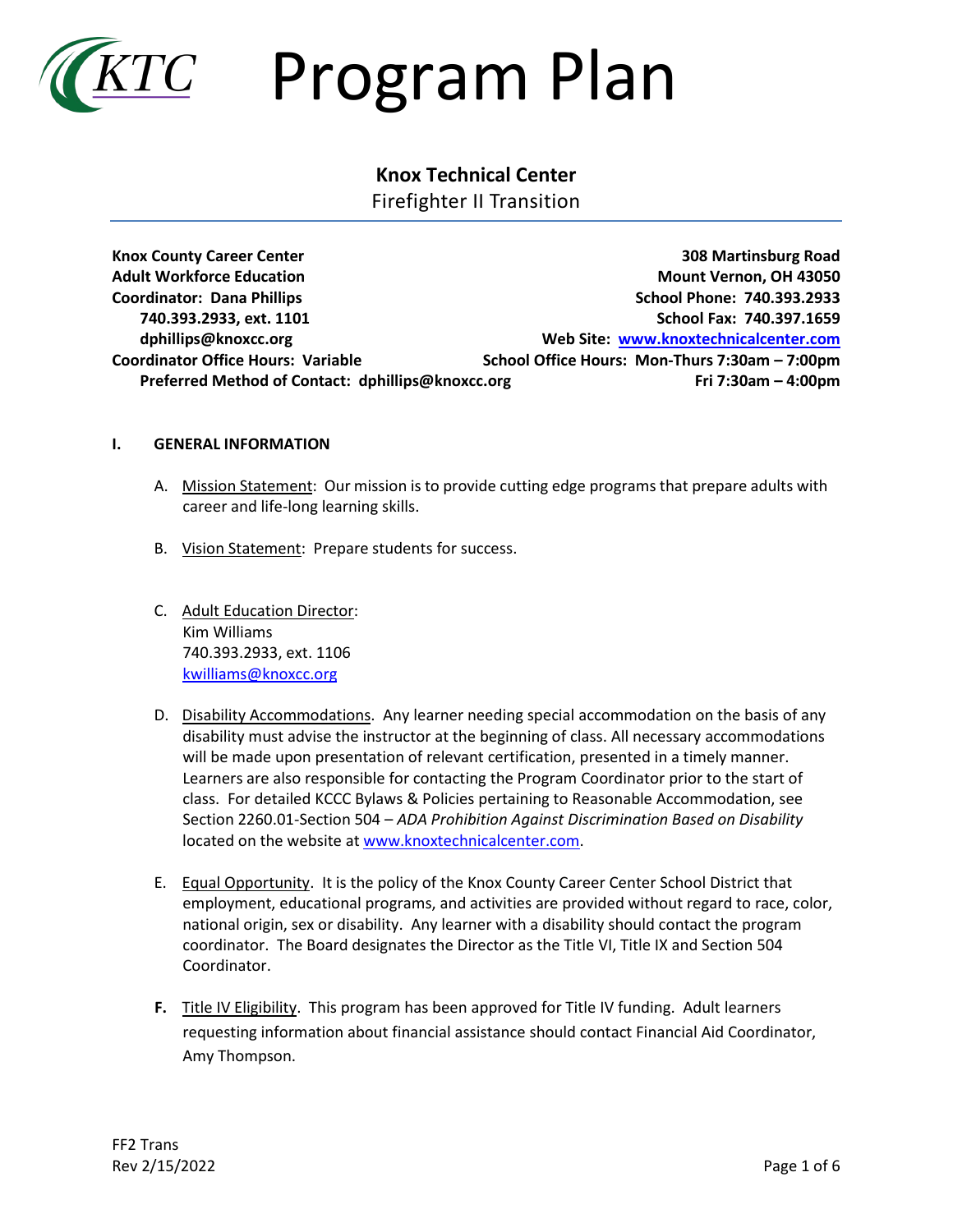### **II. RATIONALE FOR PROGRAM**

The Firefighter II is the second step toward becoming a professional firefighter It is recognized by the National Fire Protection Agency According to O-NET, projected growth in the Firefighting field through 2029 is 20,300 openings. [\(www.careerinfonet.org\)](http://www.careerinfonet.org/).

#### **III. PROGRAM DESCRIPTION**

As a Firefighter II you will be rewarded with knowing you have made a difference. From an ill person to a motor vehicle accident to a family's possession you have saved by putting out a fire, the rewards are numerous.

This program will be the final step towards the requirements of a professional firefighter entry level. The learner will explore deeper how a fire evolves, advanced firefighting tactics, along with search and rescue tactics. They will also gain a better understanding of fire prevention, alarms, cause and origin, and hazardous materials. The learner will engage in interior firefighting tactics and better understand the tools of the trade. It will reinforce safety on and off the fire ground.

The program content matches requirements as established by the State of Ohio, Department of Public Safety, Division of EMS, and the Ohio Administrative and Revised Codes, along with the objectives set forth by the National Fire Protection Agency (NFPA)

### **IV. PROGRAM GOALS**

- Certified through the State of Ohio as a Firefighter II.
- Nationally recognized level through National Fire Protection Agency
- Become familiar with the 16 Life Safety Initiatives from the National Fallen Firefighters Foundation
- Emergency Vehicle Operations
- Prepare the student for a career in Firefighting

### **V. PROGRAM OUTCOMES**

After the completion of the Firefighter II Transition Program**,** a learner will be able to:

- Perform activities necessary to ensure life safety, situational control and property conservation
- Use a self-contained breathing apparatus (SCBA)
- Recognize conditions that require SCBA use
- Control breathing and enact emergency procedures in case of SCBA failure
- Don personal protective clothing within 1 minute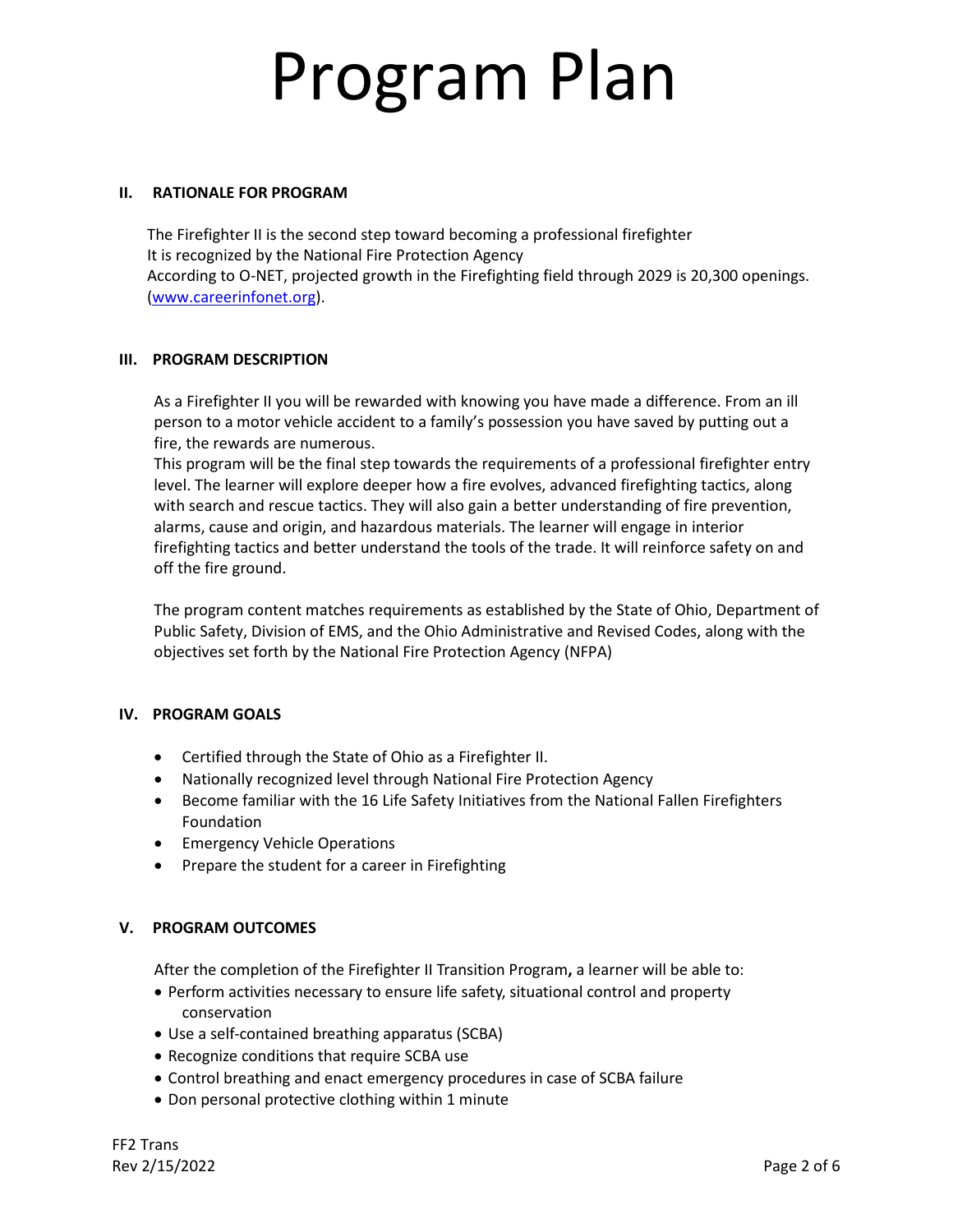- Doff personal protective clothing and prepare for reuse
- Hoist tools and equipment using ropes
- Identify different ropes
- Tie appropriate knots based upon the use
- Locate information in departmental documents and standard or code materials
- Emergency medical care in the following areas:
	- Infection control, CPR, bleeding control, and shock management.
- Meet the competencies for Ohio Hazmat & WMD Operation for the First Responder
- Operate fire department communications equipment, relay and record information
- Operate radio equipment and discriminate between routine and emergency traffic
- Identify the organizational structure of the fire department
- Know the role of the Firefighter II in the organization
- Know and understand the mission of the fire service
- Identify the importance of physical fitness and a healthy lifestyle to the firefighter
- Recognize and use provided safety equipment while mounting and dismounting apparatus
- Identify components of ladders
- Work as a team and solo raising, climbing, lowering ladders
- Attack fires from multiple sources with the proper extinguishing agent and equipment
- Conduct a search of a structure, remove victims, as a member of a team
- Identify and use the appropriate tool for the task assigned
- Work in low visibility, and confined spaces
- Understand the mechanics of ventilating a fire building and able to perform that ventilation
- Determine when ventilation is required
- Overhaul a fire to preserve evidence, discover hidden fires and minimize additional damage
- Conserve property given appropriate tools and equipment as a member of a team
- Connect to a water supply, either municipal or rural
- Understand mobile water supplies, and deploy portable water tanks
- Distinguish the types of fires and appropriate extinguishing agents
- Identify and use portable fire extinguishers
- Illuminate a fire scene
- Turn off utilities to a building
- Attack a outside fire including wild land fires
- Clean and maintain (including testing) all equipment to insure readiness when needed
- Operate fire department apparatus safely
- Clean and maintain fire department apparatus to insure readiness
- Educate and provide appropriate information to the public about fire safety and prevention
- Understand building construction and how it is affected by fire
- Recognize vehicle construction and safety components
- Understand the hazards associated with vehicles involved in accidents
- Remove victims from motor vehicle accidents
- Operate at a hazardous materials incident at the operations level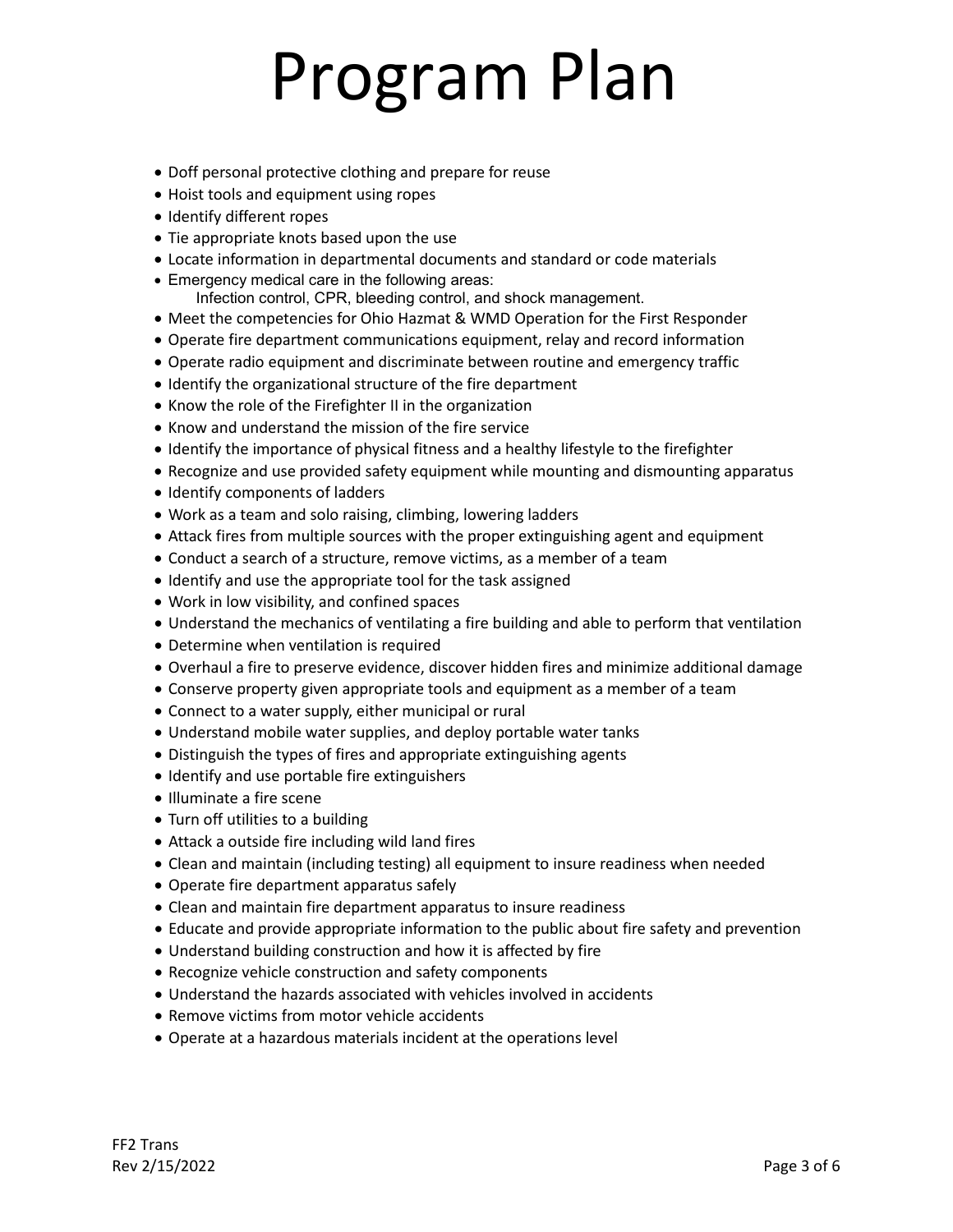### **VI. CREDENTIALS**

Certification is available through the State of Ohio, Department of Public Safety, Division of EMS. You must pass practical (hands-on) skills testing per National Fire Protection Agency (NFPA) 1001 and written (knowledge) testing to become certified.

### **VII. TARGET POPULATION**

- Any person 18 years of age and older with high school diploma or GED
- Any person interested in firefighting as a career
- Any person interested in giving back to their community
- Any person interested in Public Safety

### **VIII. PROGRAM MODEL – represent in syllabus - consistently**

- A. 84 hours of instruction
	- A. Tuesdays and Thursdays 6:00pm 10:00pm, Saturdays 9:00am 5:00pm
	- B. Hands-on Tuesdays and Thursdays 6:00pm 10:00pm, Saturdays 9:00am 5:00pm
- B. See Addendum B for Curriculum Map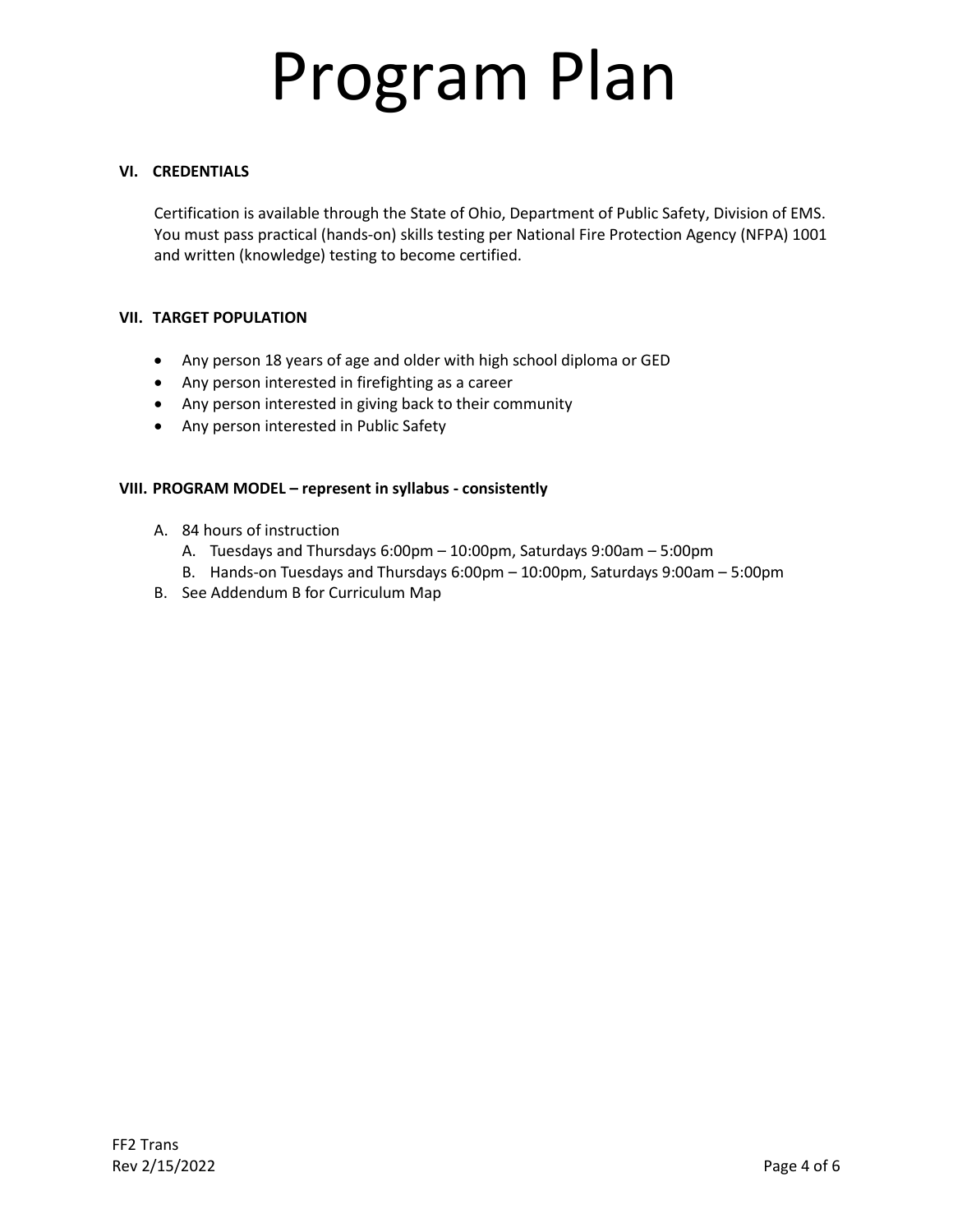### **IX. ASSESSMENT STRATEGIES**

- a. Preassessment Skills Review
	- i. Workkeys
- b. Throughout Program
	- i. Module testing
	- ii. Quizzes
	- iii. Skills check-off
- c. Graduation
	- i. Maintain 80% or higher on all module tests
	- ii. Maintain 90% attendance
	- iii. Successfully complete all course work
	- iv. Successfully complete all skills check-offs per NFPA 1001
	- v. Successfully pass the school final with an 80% or higher

### **X. EVALUATION PLAN TO DETERMINE PROGRAM EFFECTIVENESS**

- Survey of graduates into firefighting within six months of graduation to determine employment rate
- Learner evaluation of instructors at the end of the program
- Learner evaluation of course at the end of the program
- Meetings with Advisory Committee at least twice a year
- Meetings with Faculty on a semiannual basis

### **XI. TRAINING PATHWAYS**

A. Before: A career pathway system is a series of connected educational and training programs and support services that prepare and enable individuals, often while they are working, to secure a job and advance over time to successively higher levels of education and employment in a specific industry/field. Pathway goals are to increase access, awareness, affordability, resources, and alignment for high school students, adult learners, and the current workforce.

The Knox County Career Center Adult Firefighter II program is the next level designed for learners with novice experience in the Fire and Public Safety field, those who already work in the field and wish to enhance their skills, or those who simply wish to enter a Public Safety career pathway.